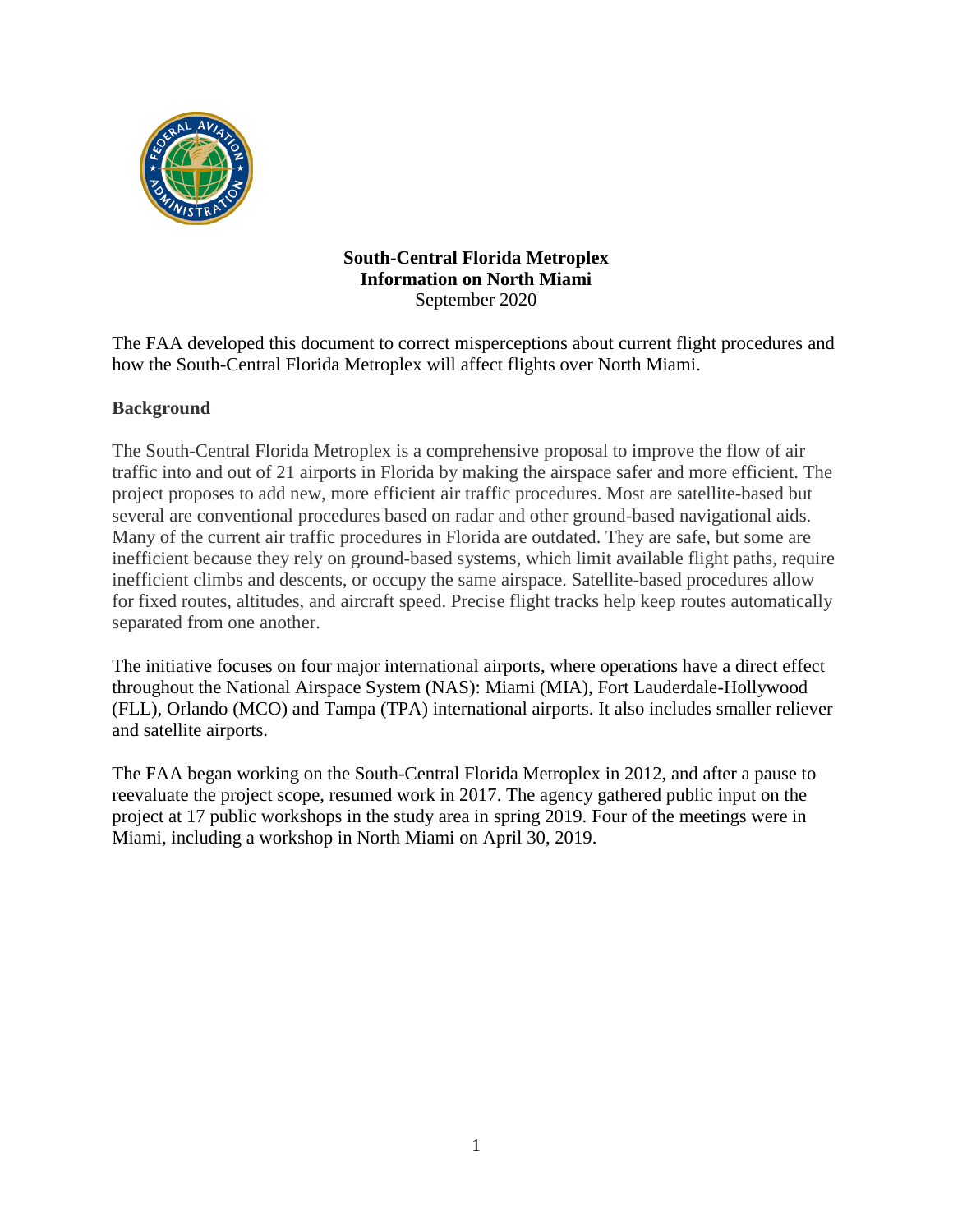#### *1. Inaccurate: The FAA has already implemented Metroplex procedures over Florida.*

### **Accurate: The FAA has not implemented new air traffic control procedures proposed under the South-Central Florida Metroplex.**

The FAA has not yet approved the South-Central Florida Metroplex Project, and if it does, implementation of the Project will not happen immediately. The FAA is still in the process of reviewing any anticipated environmental impacts. The FAA released the Draft Environmental Assessment (EA) and opened a 60-day public comment period on May 11, 2020. The agency extended the comment period to July 24, 2020, for a total of 74 days for the public to comment on the project.

The agency is reviewing public comments on the Draft EA and will consider those comments before publishing a Final Environmental Assessment, which FAA expects to release in fall 2020. The FAA cannot implement new procedures until it completes the Final EA and signs the Record of Decision. After the FAA completes the environmental review process, the agency must take several other steps before the procedures can be used. The procedures must be flown by FAA pilots and published on aeronautical charts used by pilots. Air traffic controllers must be trained in the new procedures. FAA anticipates implementing the procedures in spring/summer 2021 if the overall conclusions about environmental effects in the Draft EA do not change.

## *2. Inaccurate: The FAA moved traffic in late 2019 to reset the noise baseline ahead of the Metroplex project.*

## **Accurate: Flight tracks have remained the same over South Florida since 2006.**

The FAA's baseline data for the Metroplex environmental analysis relied on a year of flight tracks from June 1, 2017 to May 30, 2018 (as documented on page 1-24 of the [Draft EA](http://metroplexenvironmental.com/fl_metroplex/fl_docs.html) published on May 11, 2020.)

The agency did not make changes to flight procedures in 2019. Any procedure changes would have required the agency to first comply with the National Environmental Policy Act (NEPA) and applicable agency orders. NEPA requires federal agencies to notify the public about proposed actions that may have significant environmental effects.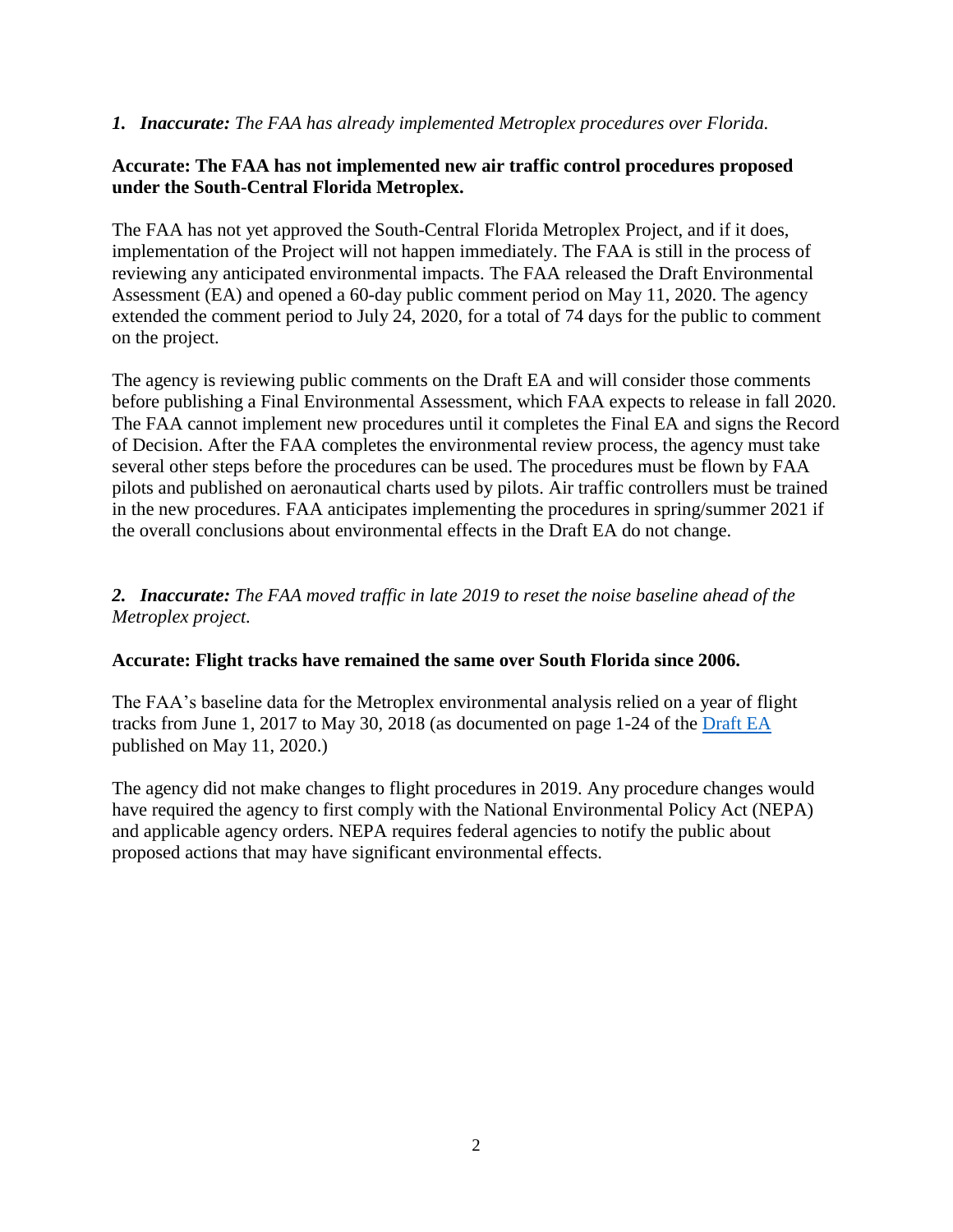#### *3. Inaccurate: The FAA has "shifted" flights over North Miami.*

## **Accurate: Neither flights nor flight tracks have been modified over the North Miami area (North Miami, Miami Shores, El Portal, Biscayne Park, Normandy Isles, North Bay Village and North Miami Beach). The last modification to MIA departure procedures occurred in 2006.**

When FAA reviewed the WINCO and HEDLY procedures specifically, the agency found that pilots were consistently using the procedures for between 40 and 41 percent of the departure flights in 2017, 2018 and 2019 when the airport was operating in an east flow. Data indicates the airport operated in an east flow about 10 percent more between December 2019 and February 2020 than it did during the same months in the previous year. The increase was due to prevailing wind conditions around the airport. The percentage of east operations on those routes remained steady between 39 and 41 percent.

Specifically, FAA analysis of flight track data over Keystone Point from peak traffic months shows the average altitude is increasing for flights over the area:

- In February 2015, an average of 138 aircraft per day flew over the area at an average altitude of 4,800 feet.
- In February 2017, an average of 162 aircraft per day flew over the area at an average altitude of 4,829 feet.
- In February 2020, an average of 164 aircraft per day flew over the area at an average altitude of 5,246 feet.

This analysis showed an average daily increase of two flights over the Keystone Point area between 2017 and 2020, while the average altitude increased by 417 feet.

Neither the FAA nor MIA have identified any data to support complaints of increased noise in North Miami. There are no recent records of North Miami residents filing aviation noise complaints before February 2020.

*4. Inaccurate: Under the South Central Florida Metroplex project, the FAA is proposing to move flights away from Miami Beach to overfly North Miami.*

## **Accurate: The FAA proposed flight tracks would shift some flights that currently overfly Miami Beach over Virginia Key and then over the ocean.**

Under Metroplex proposed procedures, when flights are departing from MIA to the east, some traffic bound for the New York area and international destinations will fly southeast over water and less populated areas like Virginia Key water treatment plant. This enhances safety and efficiency by segregating these flights from the northbound traffic flying up Biscayne Bay. Today, much of this traffic flies due east from the airport over Miami Beach.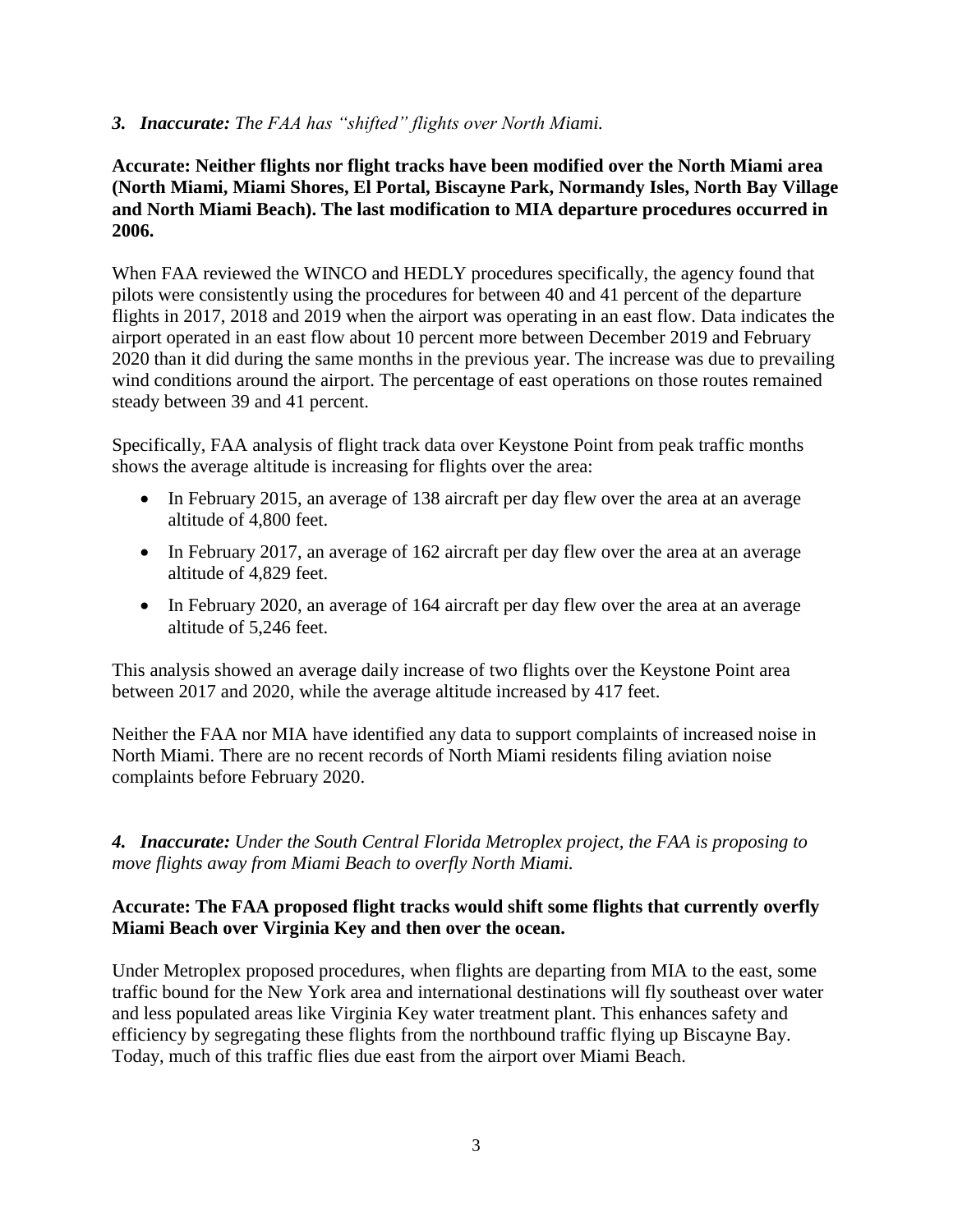#### *5. Inaccurate: Aircraft did not overfly North Miami before late 2019.*

**Accurate: Aircraft have flown over North Miami for many years, and historic flight track data proves this. Residents may be more aware of aircraft overflights because they are spending more time at home or in their communities due to the COVID-19 public health emergency.**

*6. Inaccurate: The FAA can move all northbound departures from MIA over the ocean before turning north.*

**Accurate: The proposed Metroplex procedures generally follow existing flight tracks.** The proposed satellite-based procedures will ensure that departures will fly the current noise abatement procedures and keep the flights over Biscayne Bay. The procedures do not move flights away from existing flight paths and over new areas.

Flights departing from parallel runways must maintain lateral separation by flying 15 degree divergent headings for safety and efficiency. Airport capacity will be significantly reduced if departures fly the same headings.

*7. Inaccurate: Current and forecasted aircraft noise levels are higher over North Miami than Miami Beach.*

### **Accurate: FAA noise modeling data indicate that current and forecasted aircraft noise levels are slightly higher over Miami Beach. North Miami noise level is 47 to 48 day-night average sound level (DNL). Miami Beach noise level is 50 DNL.**

The DNL noise metric is used to reflect a person's cumulative exposure to sound over a 24-hour period, expressed as the noise level for the average day of the year on the basis of annual aircraft operations. The DNL noise metric provides a mechanism to describe the effects of environmental noise in a simple and uniform way. DNL is the standard noise metric used for all FAA studies of aviation noise exposure in airport communities.

## *8. Inaccurate: The FAA did not engage with the public about Metroplex in 2019 and 2020.*

**Accurate: FAA significantly exceeded the federal requirements for community involvement in the Metroplex project. The agency met with elected officials, airport officials and community roundtables, held public workshops and conducted extensive media outreach on Metroplex.**

- On Dec. 10, 2018, the FAA posted a news release, FAA Starting Outreach for Metroplex [Project in Florida.](https://www.faa.gov/news/updates/?newsId=92505)
- On April 5, 2019, the FAA posted a news release, [FAA Sets Public Workshops for](https://www.faa.gov/news/updates/?newsId=93388)  [South-Central Florida Metroplex,](https://www.faa.gov/news/updates/?newsId=93388) which announced 17 public workshops in Palm Beach,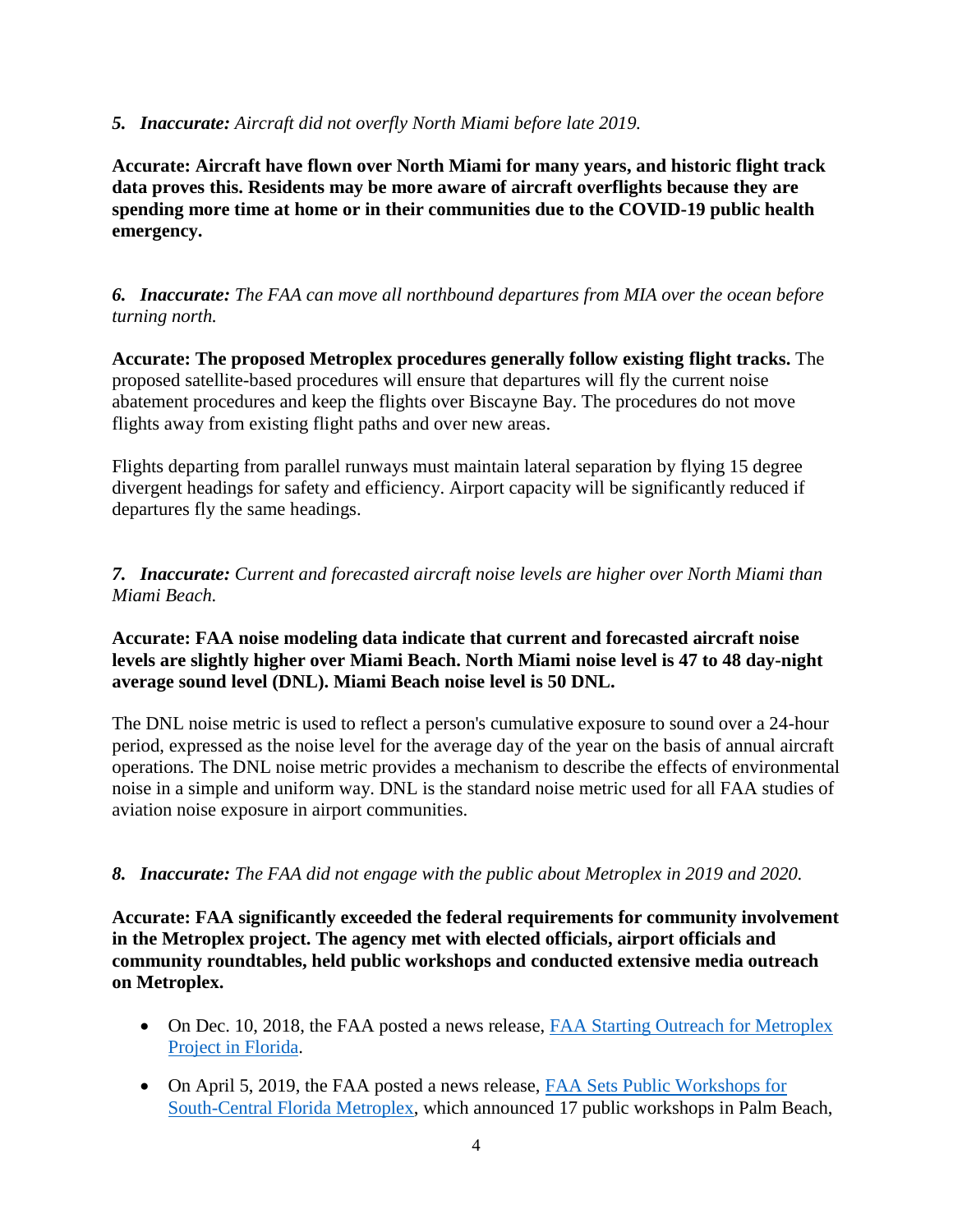Tampa/St. Pete, Orlando, and Fort Lauderdale. The agency held four of the workshops in Miami, including one in North Miami. The agency posted social media messages about the announcements and placed articles about the project in major newspapers in the study area including *The Miami Herald* and *The Sun Sentinel* in South Florida.

- The agency continued to post reminder messages about the upcoming meetings on social media throughout April 2019 until the final workshop on May 2, 2019.
- In April and May 2019, one year before the EA began, the FAA held 17 public workshops in the study area. The FAA designed the workshops to gather input from the public on the proposed new procedures before beginning the EA. Four of these workshops were held in Miami, and 142 people attended. The agency received a total of 287 comments about proposed procedures for Miami, and adjusted multiple procedures as a result of public comments received in the workshops.
- As a result of our public engagement in the 2019 workshops, FAA altered proposed Metroplex procedures to direct flights over the center of Biscayne Bay and routed arrivals over parks instead of residential areas. The agency also changed the proposal to direct some flights over uninhabited Virginia Key as their route to Europe and the Northeastern U.S. begins over the Atlantic Ocean. FAA worked to keep flights over water to the extent possible. FAA proposed Metroplex procedures do not include changes requested by one community at the expense of another community.
- On July 25, 2019, the FAA sent a letter notifying 590 federal, state, regional and local government agencies, elected officials and Native American tribes of the agency's intent to prepare an EA of the proposed Metroplex procedures.
- On July 28, 2019, the agency published a legal notice in English and Spanish in major newspapers in the study area to notify the public of the FAA's intent to prepare an Environmental Assessment of the proposed Metroplex procedures.
- On May 11 2020, the FAA established [FloridaMetroplexWorkshops.com](https://floridametroplexworkshops.com/) where it posted the Draft EA and hosted 12 virtual public workshops in June 2020. The agency accepted public comments on the document for 74 days, which ended on July 24, 2020. The FAA also posted the news release, [FAA Posts Draft EA for South-Central Florida Metroplex](https://www.faa.gov/news/search/?searchString=Metroplex&newsTypeId=)  [Project.](https://www.faa.gov/news/search/?searchString=Metroplex&newsTypeId=)
- On May 28, 2020, FAA issued the news release, [FAA to Hold Virtual Public Workshops,](https://www.faa.gov/news/updates/?newsId=95531) and posted social media messages reminding the public about the opportunity to participate until the final workshop ended.
- The FAA notified 800 elected officials about the opportunity to participate in the workshops and FAA sent them a one-page flyer with a request to post on personal, municipal, airport and other websites. FAA also invited Congressional officials and city and county local elected officials from the Miami area to pre-briefings on May 21 and 28.
- In June 2020, the FAA held 12 virtual public workshops to brief the public about the Draft EA and answer questions about the study and the proposed procedures. FAA hosted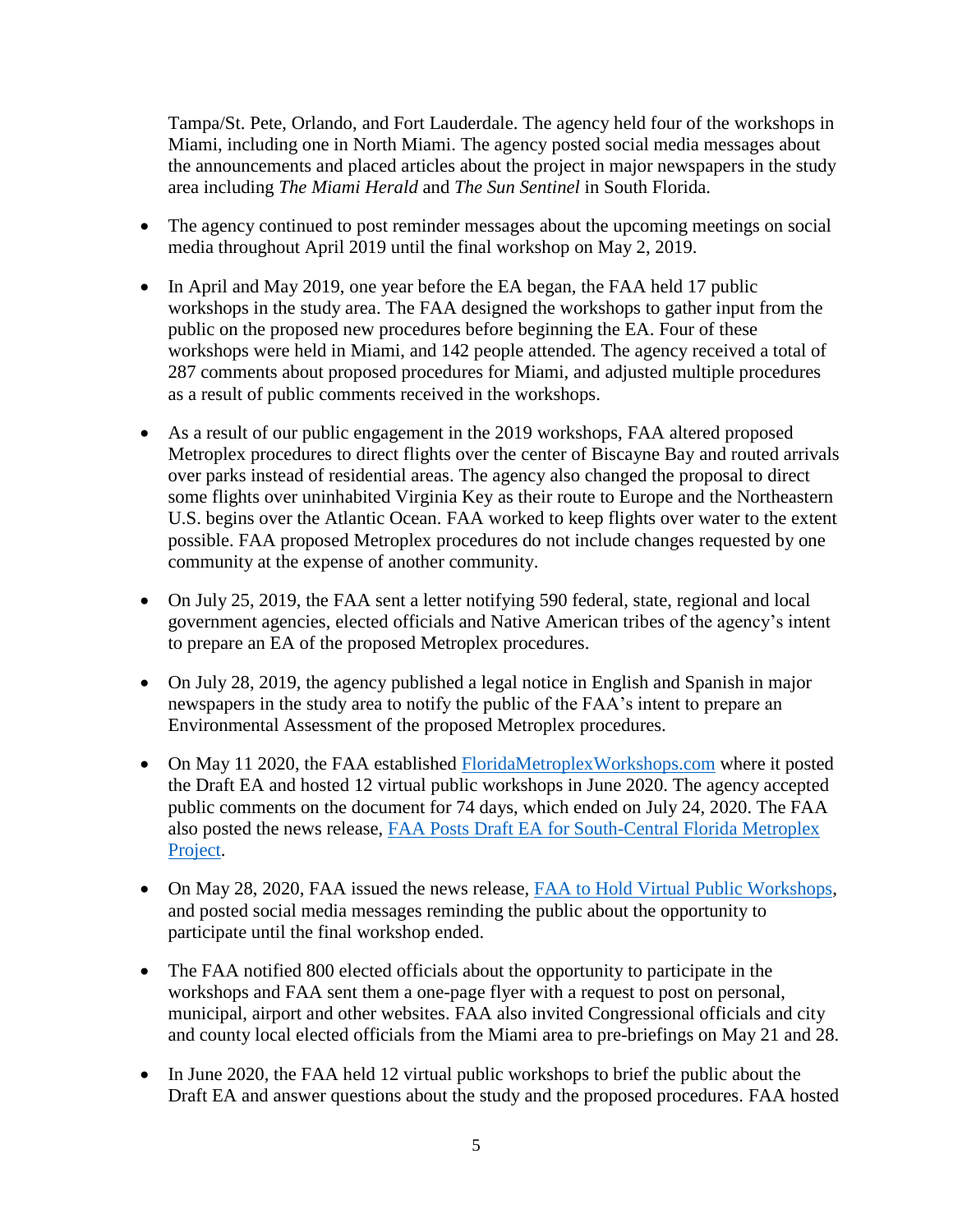the workshops on Zoom and livestreamed them on FAA YouTube, Facebook and Twitter platforms. The agency received more than 119,000 views across the state. Three Miami workshops had 28,000 views and generated approximately 2,500 comments. The agency recorded the workshops and posted on YouTube and FloridaMetroplexWorkshops.com for later viewing.

- FAA engaged on multiple occasions with the Miami Noise Abatement Advisory Board (NAAB) regarding this project, receiving generally favorable feedback on proposed changes. The NAAB chairman acknowledged that aviation noise can't be eliminated, but this project includes many beneficial improvements to the noise footprint in Miami.
- Appointments to the NAAB are outside the authority of the FAA, but the agency encourages community leaders to contact the Miami International Airport Noise Abatement and Wildlife Manager by email at [noise@miami-airport.com](mailto:noise@miami-airport.com) for more information about NAAB meetings and/or community representation.
- After the 2020 workshops, the FAA met with U.S. Representatives and staff as well as local elected officials on June 22, July 7 and 8, August 5 and September 2 and 10.

## *9. Inaccurate: The FAA's Draft EA did not adequately study the effects of aircraft noise.*

## **Accurate: FAA conducted the EA of this project in accordance with the NEPA and agency environmental orders. The Draft EA indicated no significant environmental impact in any environmental category, including noise.**

The Draft EA studied 14 environmental categories including aircraft noise. It modeled aircraft noise at 117,424 points spaced out across South Central Florida and determined that implementation of the proposed new procedures would result in no significant impact in any environmental category – including aircraft noise.

When a Draft EA refers to "significant impact" (or in the case of this project, "no significant impact"), it is a reference to an objective legal standard that is defined by federal law, using scientific metrics and noise levels that apply nationwide.

The environmental justice analysis in the Draft EA considered whether a proposed action may have disproportionately high and adverse human health or environmental effects on minority and low-income populations. The analysis showed that no neighborhoods within the project study area would experience significant impacts to air quality or noise, including members of minority and/or low-income populations.

FAA also consulted with the National Park Service regarding the potential noise impacts to national parks, national wildlife refuges and historic sites including Biscayne National Park, which is identified as a Section 4(f) resource in the General Study Area. Through this consultation, the Draft EA determined that aircraft noise exposure resulting from the proposed procedures would not substantially change the noise environment.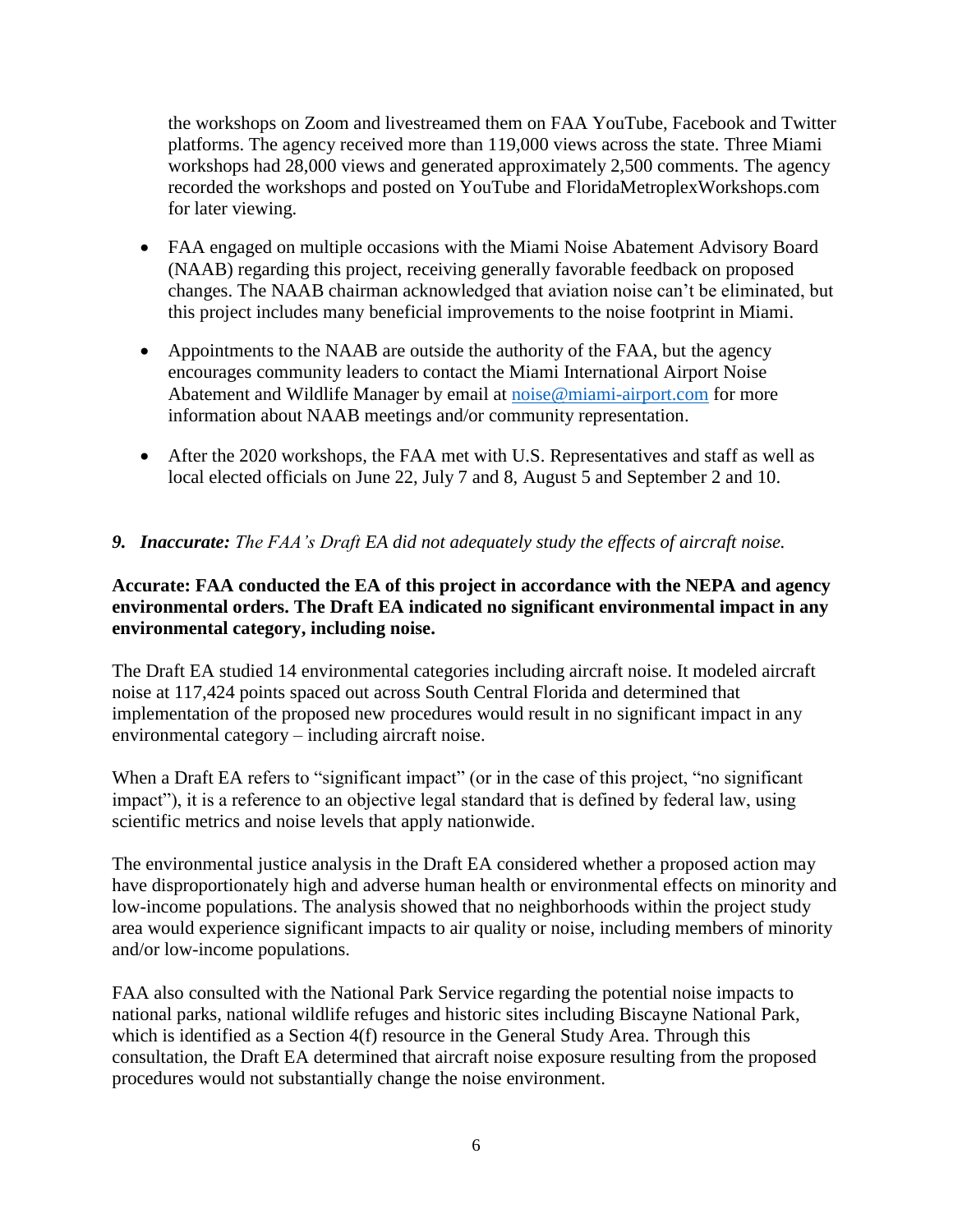*10. Inaccurate: Reports of increased soot and engine emissions are the result of flight path changes.*

## **Accurate: This is false. The FAA has not implemented the South Central Florida Metroplex. Reports of increased soot issues cannot be attributed to this project.**

In general, particulate matter consists of a mixture of solid particles and liquid droplets found in the air. While most particles form in the atmosphere as a result of complex reactions of pollutants emitted from power plants, industries and automobiles, some solid particles are also emitted as by-products of combustion. Like all combustion sources, aircraft engines also produce black carbon non-volatile particles that are solid at the engine exhaust. Compared to traditional diesel engines, gas turbine engine non-volatile particles are typically smaller in size, and are too small to be seen with the human eye. The national ambient air quality standard regulates the mass of particles less than 2.5 micrometers (PM2.5) in diameter (1 micrometer  $= 1/1,000$ millimeter).

Aviation's contribution to the ambient concentrations of PM2.5 remains small compared to other sources such as road transport and power plants, and fleet changes routinely improve the overall efficiency of aircraft engines. A recent study showed that aircraft contributed to 0.2 percent to the PM2.5 concentrations in the Northern Hemisphere.**[1]** Air Quality impacts from the top 66 airports that accounted for more than 80 percent of the total fuel burn in the U.S. were investigated by another study.**[2]** Results from this study showed that the aviation PM2.5 contribution in each of these individual airports remained well below 0.2 percent of the total PM2.5 contribution from all sectors. A 2020 study concluded that aviation landing take-off emissions contributed to 0.3 percent of total air quality impacts within the United States in 2018.**[3]**

In light of these research results, it is highly unlikely that aircraft operations are the source for particle deposits observed. The vast majority of the deposited particles are likely to be much larger in size than those emitted by aircraft engines.

 $\overline{\phantom{a}}$ 

<sup>[1]</sup> Vennam et al. (2017) https://agupubs.onlinelibrary.wiley.com/doi/pdf/10.1002/2017JD026598

<sup>[2]</sup> Penn et al. (2017) http://dx.doi.org/10.1016/j.envres.2017.04.031

<sup>[3]</sup> Dedoussi et al. (2020) https://doi.org/10.1038/s41586-020-1983-8